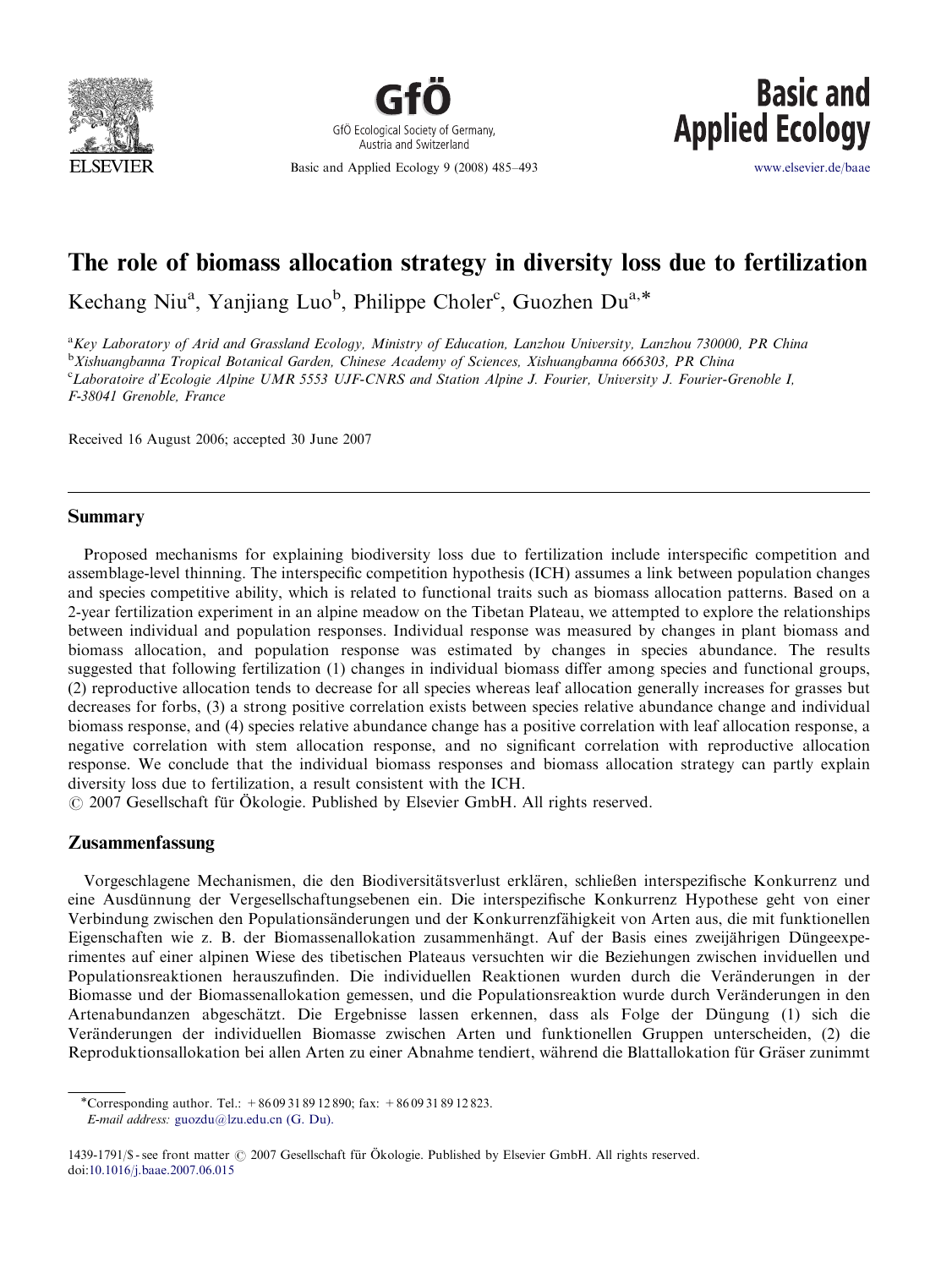und für Stauden abnimmt, (3) eine starke positive Korrelation zwischen der relativen Veränderung der Artenabundanz und der individuellen Biomassenreaktion existiert und (4) die relative Veränderung der Artenabundanz eine positive Korrelation zur Blattallokationsreaktion, eine negative zur Stammallokationsreaktion und keine signifikante Korrelation zur Reproduktionsallokationsreaktion hat. Wir schließen daraus, dass die individuellen Biomassenreaktionen und die Biomassenallokations-Strategien den Diversitätsverlust aufgrund von Düngung zum Teil erklären kann. Dies ist ein Ergebnis, das mit der interspezifischen Konkurrenz Hypothese übereinstimmt. © 2007 Gesellschaft für Ökologie. Published by Elsevier GmbH. All rights reserved.

Keywords: Individual biomass; Reproductive allocation; Functional trait; Species relative abundance; Interspecific competition; Alpine Meadow; Tibetan Plateau

### Introduction

Ecologists have long observed the effect of fertilization in decreasing plant species diversity ([Tilman](#page-8-0) & [Pacala, 1993](#page-8-0); [Stevens & Carson, 1999a;](#page-8-0) [Hooper et al.,](#page-8-0) [2005\)](#page-8-0). Several hypotheses have been proposed to explain diversity loss, yet understanding the mechanisms remains a challenge [\(Abrams, 1995;](#page-7-0) [Waide, et al.,](#page-8-0) [1999;](#page-8-0) [Mittelbach et al., 2001](#page-8-0)).

Plant community ecologists who study the productivity–diversity relationships conclude that competition is the primary cause for diversity loss with nutrient addition [\(Newman, 1973;](#page-8-0) [Grime, 1973;](#page-8-0) [Tilman, 1988](#page-8-0); [Goldberg & Miller, 1990](#page-8-0); [Grace, Allain,](#page-8-0) & [Allen, 2000](#page-8-0); [Stevens](#page-8-0) & [Carson, 1999b](#page-8-0); [Rajaniemi, 2002, 2003](#page-8-0); [Forbes, Schauwecker,](#page-8-0) [& Weiher, 2001\)](#page-8-0). The competition-related hypotheses include the following: (i) the total competition hypothesis predicts that total competitive intensity increases, with superior species depressing the growth of inferior species, which leads to a decrease in species abundance or even the extinction of the inferior species ([Grime, 1973](#page-8-0)). (ii) The light competition hypothesis predicts that total competition intensity remains unchanged, but competition may shift from mainly below ground to above ground ([Newman,](#page-8-0) [1973;](#page-8-0) [Tilman & Pacala, 1993\)](#page-8-0). (iii) The random-loss hypothesis predicts that increased competition causes community-level thinning, with individual species density decreasing due to the death of small individuals of all species. Diversity is reduced in plots of finite area by chance alone ([Stevens](#page-8-0) [& Carson, 1999a](#page-8-0)). (iv) The root competition hypothesis predicts that soil resource heterogeneity increases after fertilization, with larger plants obtaining soil resources, negatively affecting diversity more than size-asymmetric light competition ([Rajaniemi, 2002;](#page-8-0) [Rajaniemi, Allison, & Goldberg,](#page-8-0) [2003\)](#page-8-0). All hypotheses assume that competition has a significant impact on plant growth, resulting in some plant mortality and eventual diversity loss. None of the hypotheses are well supported with experimental data. Further, the mechanism of the productivity–diversity relationship is often dependent on the investigated ecosystem [\(Waide et al., 1999](#page-8-0); [Mittelbach et al., 2001\)](#page-8-0).

In previous works, we conducted a series of fertilization experiments in an alpine meadow on the Tibetan Plateau in order to understand the underlying mechanism of species loss due to fertilization [\(Luo, Qin, & Du,](#page-8-0) [2006;](#page-8-0) [Niu, Zhao, Luo,](#page-8-0) & [Du, 2006](#page-8-0)). We showed that the interspecific competition hypothesis (ICH) and the assemblage-level thinning hypothesis (ALT) operate simultaneously. The relative contribution of ALT to the reduction in species diversity after fertilization can be as high as 42.9% ([Luo et al., 2006\)](#page-8-0). To further understand how ICH takes place, we attempted to test the importance of biomass and biomass allocation strategy in the changes of community structure. We examined whether the change in species abundance is related to changes in individual biomass and biomass allocation patterns.

[Bazzaz \(1996\)](#page-8-0) and [Tilman \(1988\)](#page-8-0) proposed a general theory of change in plant community structure based on resource competition, and the response of plant biomass allocation between leaves, stems, roots, and reproductive structures. The resulting morphology determines a plant's ability to compete for light primarily through leaves and soil nutrients through roots. Based on this theory, we make several predictions regarding plant community composition following fertilization: (1) species abundance will change, and individual biomass response and biomass allocation response will differ among component species and functional groups, (2) individual biomass response will be positively correlated with species abundance change, (3) if a trade-off between competitive ability and reproductive ability occurs when the competitive intensity is enhanced by fertilization (total competition), then one should expect that species reproductive allocation will tend to decrease, and species abundance change will have a negative correlation with the reproductive allocation response, a non-positive correlation predicted by light competition and root competition, (4) as most species are rosette forbs and graminoids, and the primary function of their stems is to support reproductive organs but not directly related to photosynthesis [\(Niu et al.,](#page-8-0) [2006\)](#page-8-0), species abundance change will not be correlated or negatively correlated with stem allocation response,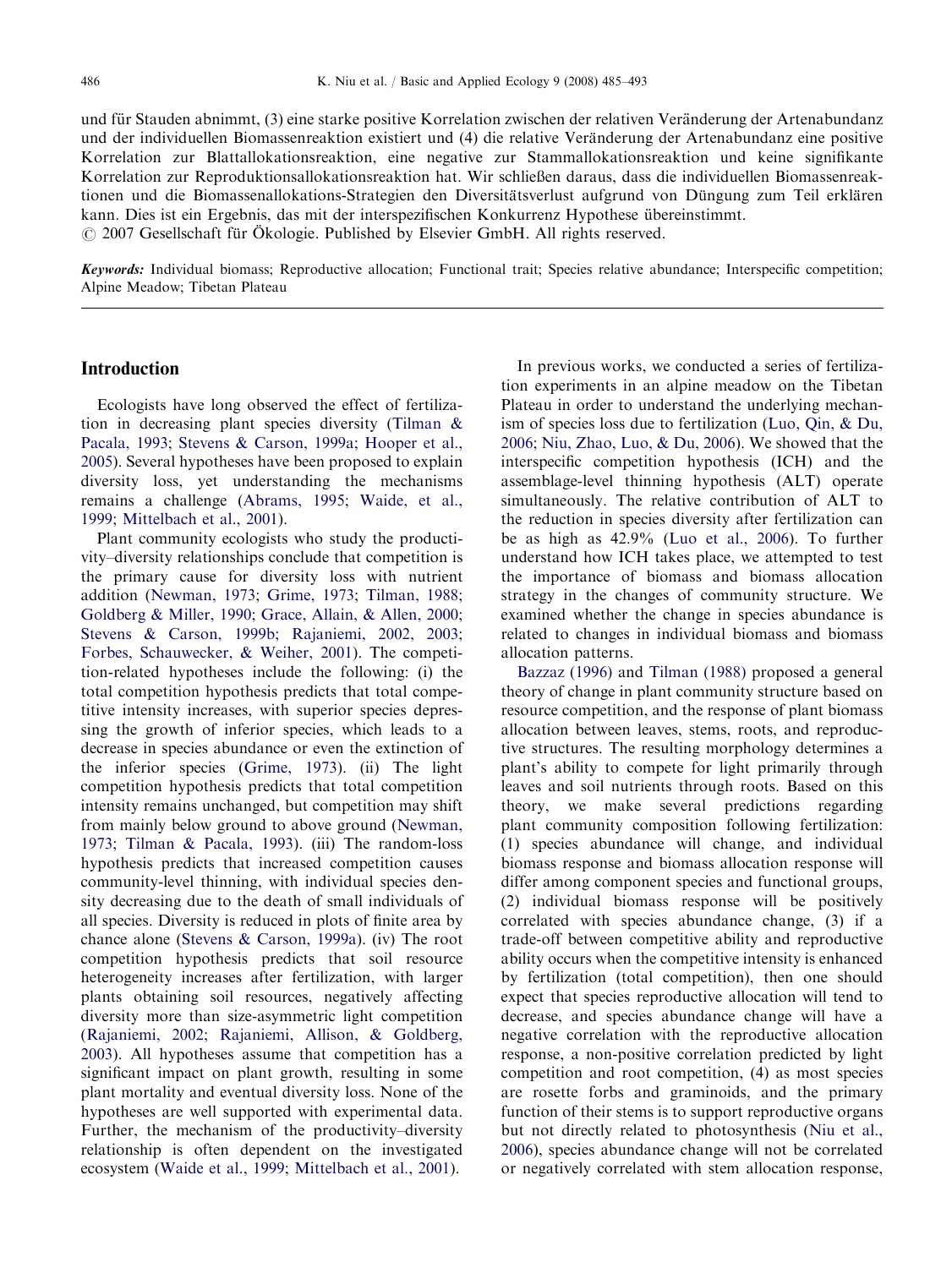and (5) finally, species abundance change will have a positive correlation with leaf allocation response (light competition), or with root allocation response (root competition), or, as the total competition hypothesis predicts, an interaction between the two.

In this experiment, we tested the importance of biomass allocation strategy for the loss of diversity due to nutrient addition. We did this by addressing the following questions based on the hypothesis cited above: (1) What changes occur in species abundance, individual biomass and biomass allocation following fertilization? (2) Can the response in individual biomass and biomass allocation explain the change in their abundance? (3) Which hypotheses are supported by biomass responses and their associated change in species abundance?

### Material and methods

### Study site

The experiment was conducted in a broad, flat alpine meadow in MaQu (N34°00', E102°08'), Gansu, China, on the eastern Tibetan Plateau, 3500 m above sea level. The average temperature is 1.2, ranging from  $-10$  in January to  $11.7 \degree C$  in July, with about 270 frost days. Annual precipitation, measured over the last 35 years, is 620 mm; distributed mainly during the short, cool summer. For the years of the study, the annual precipitation was 584.6 mm (2004) and 672.2 mm (2005). The annual cloud-free solar radiation is about 2580 h. The vegetation, typical of Tibetan alpine meadows, is dominated by clonal Kobresia sp. (Cyperaceae), Festuca ovina, Poa poophagorum, Roegneria nutans, Agrostis sp. (Poaceae), Saussurea sp. (Asteraceae), and Anemone rivularis (Ranunculaceae). The average above ground biomass is  $70-100 \text{ g/m}^2$  (dry mass). Typically, there are 20–30 vascular plant species and 200–500 individual plant per quadrat  $(0.25 \text{ m}^2)$ . The site has been fenced since October 1999, with grazing limited to the non-productive winter months.

#### Experimental design

We used a randomized, un-replicated complete block design with two soil resource levels, each level being made up of 10 blocks. Two  $5 \text{ m} \times 8 \text{ m}$  plots were established in each of the 10 blocks on 25 May 2004, with 2 m buffer strips between plots. Each plot was separated into two parts: a  $5 \text{ m} \times 3 \text{ m}$  section for vegetation monitoring, and a  $5 \text{ m} \times 5 \text{ m}$  section for individual plant sampling. Two evenly spaced  $0.5 \text{ m} \times 0.5 \text{ m}$  quadrants were placed within the  $5 \text{ m} \times 3 \text{ m}$  section of the plots.

One of the two soil resource treatments was applied to each plot: the control treatment (no resource manipulation) and the fertilized. In the fertilized treatment,  $60 \text{ g m}^{-2}$  of pelletized fertilizer (pebbles of  $(NH_4)_2 HPO_4$ fertilizer, 18% N and 46% P, a slow-release fertilizer, manufactured by Tianjin International Trading Company, Tianjin 300 000, China) was hand-broadcasted onto plots once each year (26 May 2004 and 29 May 2005) for  $10.8 \text{ g N m}^{-2} \text{ year}^{-1}$  and  $27.6 \text{ g P m}^{-2} \text{ year}^{-1}$ . Fertilizer was applied during heavy rain to avoid the need for watering [\(Luo et al., 2006\)](#page-8-0).

#### Individual sampling

From our previous studies at this site, we chose 30 common species for measuring species traits. The 30 species were assigned to three functional groups – forbs, grasses, and legumes ([Table 1\)](#page-3-0). These 30 species accounted for 85–95% of the aboveground productivity and 80–90% of vegetation cover. Plant aboveground parts were sampled from June through the end of September, taking into account differing phenologies of the 30 species at fruit stage and flower stage. Sampling the roots of individual plants in this dense meadow was deemed impractical. We randomly sampled 2–3 individuals of each species in the larger section  $(5 \text{ m} \times 5 \text{ m})$  of the plot, to assure that 20 complete individuals were available from each treatment ([Niu et al., 2006\)](#page-8-0). For clonal plants, we regarded a ramet as an individual ([Cheplick, 1998](#page-8-0); [Luo et al., 2006](#page-8-0)). The samples were dried at  $80^{\circ}$ C. Plants were dissected into stems, leaves, fruits, and where relevant, flowers, and then weighed with a Sartorius balance accurate to  $10^{-4}$  g.

### Vegetation monitoring

At the end of each growing season, one  $0.25 \text{ m}^2$ quadrat was harvested from the  $5 \text{ m} \times 3 \text{ m}$  section of each plot. The aboveground parts of all plant individuals in each quadrat were harvested between 8–12 September 2004 and 8–13 September 2005. Live plants were sorted by species. The number of ramets per species was recorded, and then the ramets were clipped. All samples were dried at  $80^{\circ}$ C for 48 h, and weighed accurate to  $10^{-4}$  g. For clonal species, we regarded a ramet as an individual.

#### Data analysis

For each individual, we calculated the aboveground individual biomass (IB) and the relative biomass allocated to reproductive parts,  $RA = (flower + fruit$ biomass)/IB, to stems,  $SA =$  stem biomass/IB and to leaves,  $LA = leaf \; biomass/IB$ . We then used these to estimate the species' response to fertilization with the log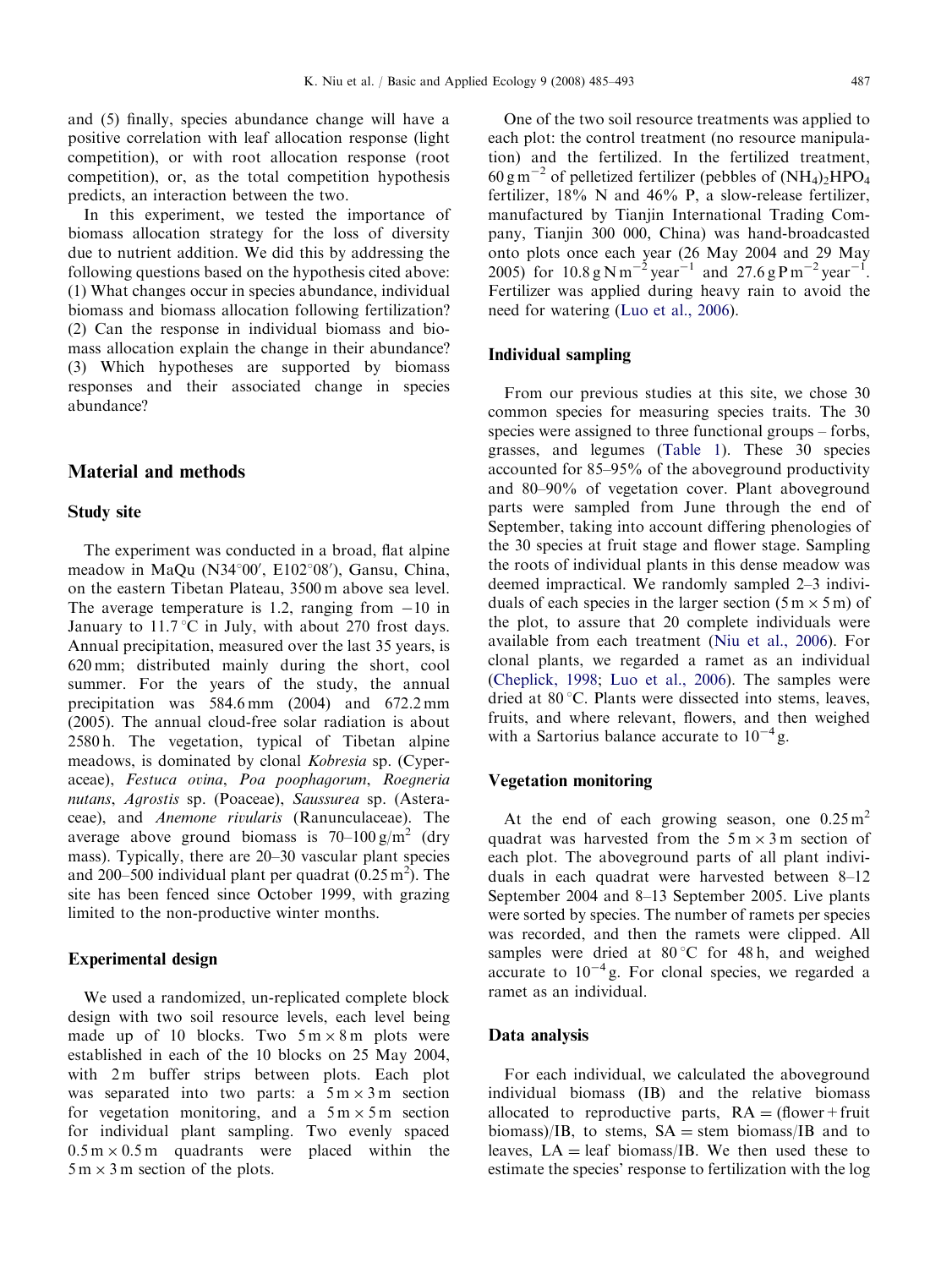<span id="page-3-0"></span>Table 1. Species relative abundance change (VRAb) and biomass response after fertilization in 2004 and 2005.

| Species                                |   | <b>VRAb</b> |         | <b>VIB</b> |         | <b>VRA</b> |         | <b>VSA</b> |         | <b>VLA</b> |         |
|----------------------------------------|---|-------------|---------|------------|---------|------------|---------|------------|---------|------------|---------|
|                                        |   | 2004        | 2005    | 2004       | 2005    | 2004       | 2005    | 2004       | 2005    | 2004       | 2005    |
| Trigonella ruthenica                   | L | 0.03        | 0.19    | 0.41       | 0.44    | $-0.45$    | $-0.65$ | 0.35       | 0.04    | $-0.07$    |         |
| Gueldenstaedtia diversifolia           | L | $-1.27$     | $-1.10$ | 0.10       | $-0.17$ | $-0.90$    | $-0.28$ | 0.27       | $-0.12$ | 0.07       | 0.09    |
| Delphinium kamaonense var. glabrescens | F | 0.14        | 1.37    | 0.76       | 0.10    | $-0.04$    | $-0.49$ | 0.11       | 0.11    | $-0.22$    | $-0.12$ |
| Allium beesianum                       | F | $-0.68$     | 1.02    | $-0.51$    | $-0.01$ | $-0.19$    | $-0.13$ | 0.18       | 0.14    | $-0.17$    | $-0.30$ |
| Gentianopsis banbata                   | F | $-0.61$     |         | $-0.12$    |         | $-0.25$    |         | 0.28       |         | $-0.16$    |         |
| Halenia corniculata                    | F | 1.31        | $-2.16$ | 0.38       | $-0.13$ | $-0.28$    | $-0.19$ | 0.22       | 0.17    | $-0.15$    | 0.19    |
| Veronica eriogyne                      | F | $-0.32$     | $-0.10$ | 1.03       | 0.39    | $-0.17$    | $-0.47$ | 0.34       | 0.24    | $-0.51$    | $-0.00$ |
| Potentilla fragarioides                | F | $-0.02$     | $-0.12$ | 0.45       | 0.39    | 0.03       | 0.03    | 0.10       | 0.12    | $-0.14$    | 0.12    |
| Anemone rivularis var floreminors      | F | 0.35        | 0.25    | $-0.21$    | $-0.10$ | $-0.78$    | $-0.42$ | $-0.06$    | 0.16    | 0.12       | 0.02    |
| Euphorbia pekinensis                   | F | $-0.13$     | 0.10    | 0.40       | 0.03    | $-0.26$    | $-0.57$ | 0.24       | 0.35    | $-0.12$    | $-0.01$ |
| Taraxacum mongolicum                   | F | $-0.41$     | $-0.92$ | $-0.02$    | $-0.25$ | $-0.21$    | 0.12    | 0.06       | $-0.03$ | 0.13       | $-0.05$ |
| Ligularia virgaurea                    | F | $-1.89$     | 0.13    | $-0.16$    | $-0.11$ | $-0.08$    | $-0.03$ | 0.17       | 0.14    | $-0.24$    | $-0.02$ |
| Geranium pratense                      | F | 0.24        | 0.19    | 0.25       |         | $-0.20$    |         | 0.24       |         | $-0.07$    |         |
| Saposhnikovia divaricata               | F | 0.96        | $-0.61$ | 0.22       | 0.21    | $-0.27$    | $-0.30$ | 0.15       | 0.38    | 0.04       | $-0.31$ |
| Ajania tenuifolia                      | F | $-0.27$     | $-0.25$ | 0.60       | 0.07    | $-0.12$    | $-0.09$ | 0.26       | 0.02    | $-0.27$    |         |
| Bupleurum smithii var .parvifolium     | F | 0.11        | $-1.44$ | 0.13       | $-0.61$ | $-0.04$    | 0.07    | 0.36       | 0.63    | $-0.46$    | $-0.66$ |
| Galium verum                           | F | $-0.50$     | 1.95    | 0.22       | 0.36    | $-0.08$    | $-0.97$ | 0.50       | $-0.04$ | $-0.04$    |         |
| Anemone obtusiloba                     | F | 0.18        | $-0.04$ | 0.64       | $-0.05$ | $-0.47$    | $-0.00$ | 0.05       | 0.15    | 0.12       | $-0.07$ |
| Ranunculus tanguticus var .nematolobus | F | $-0.22$     | 1.85    | 0.58       | 0.71    | $-0.08$    | $-0.18$ | 0.23       | 0.12    | $-0.63$    | 0.03    |
| Ranunculus tanguticus                  | F | $-0.55$     | $-0.21$ | 0.87       | 0.69    | $-0.19$    | $-0.04$ | 0.40       | 0.12    | $-0.58$    | $-0.38$ |
| Kobresia capillifolia                  | G | $-0.04$     | 0.59    | 0.77       | 0.79    | $-0.36$    | $-0.44$ | $-0.57$    | $-0.04$ | 0.37       | 0.10    |
| Stipa aliena                           | G | $-0.60$     | $-1.19$ | $-0.34$    | 0.00    | 0.13       | 0.07    | 0.01       | $-0.03$ | $-0.03$    | $-0.00$ |
| Koeleria cristata                      | G | 0.77        | 1.38    | 1.75       | 1.90    | $-0.43$    | $-0.30$ | $-0.44$    | $-0.41$ | 0.97       | 0.69    |
| Poa botryoides                         | G | 1.19        | 1.00.   | 1.23       | 0.78    | $-0.14$    | 0.71    | 0.08       | $-0.02$ | $-0.24$    | $-0.33$ |
| Poa pratensis                          | G | 0.63        | 2.03    | 0.29       |         | 0.04       |         | $-0.09$    |         | 0.33       |         |
| Festuca sinensis                       | G | 1.36        | 1.99    | 1.23       | 0.26    | $-0.23$    | 0.07    | $-0.12$    | 0.11    | 0.56       | $-0.23$ |
| Agrostis trinii                        | G | 2.33        | $-0.81$ | 1.36       | $-0.34$ | $-0.12$    | 0.12    | $-0.07$    | 0.07    | 0.36       | $-0.20$ |
| Agrostis gigantea                      | G | 0.67        | $-0.39$ | 0.09       | 1.36    | $-0.47$    | $-0.51$ | 0.15       | $-0.36$ | 0.10       | 0.53    |
| Elymus nutans                          | G | 1.15        | 1.15    | 0.82       | 0.93    | $-0.19$    | $-0.19$ | $-0.13$    | $-0.03$ | 0.31       | 0.11    |
| Roegneria nutans                       | G | 1.17        | 0.09    | 0.99       | 1.36    | 0.12       | $-0.01$ | $-0.07$    | 0.00    | 0.01       | $-0.01$ |

The biomass response measured in term of individual biomass response (VIB), reproductive allocation response (VRA), stem allocation (VSA) response, and leaf allocation response (VLA). The value is the mean log response ratio of abundance or biomass, refer to the Method. Bold types indicate a significant difference between the mean of fertilized and control plots assessed by a *t*-test ( $p < 0.05$ , df = 20). Species are grouped according to functional groups (F: forbs L: legumes G: grasses)

response ratio (LRR). We calculated the individual biomass response as follows,  $VIB = ln (IBf/IBc)$ , where IBf and IBc are the mean biomass of 20 individuals sampled in fertilized and controlled plots, respectively. Thus, a positive VIB value indicates that fertilization increased the individual biomass of a given species. Similar calculations were done for reproductive allocation response (VRA =  $ln(RAf/RAc)$ , stem allocation response  $(VSA = (\ln SAf/SAc))$ , and leaf allocation response (VLA =  $ln(LAf/LAc)$ ).

From the vegetation harvest data, we calculated the relative abundance of each species  $(RAb = number of$ individuals of a given species in a quadrat/total number of individuals for all species in a quadrat) for the controlled and fertilized plots. We then calculated the change in species relative abundance using LRR

 $(VRAb = ln(RAbf/RAbc))$ , where RAbf and RAbc are the mean of species relative abundance in 10 quadrats of fertilized and controlled plots, respectively.

To test for the effect of the two treatments on species's abundance and species' biomass, we used an independent-sample t-test. We examined the relationships between the change in species' relative abundance and the change in species' biomass by calculating kendall's tau-b correlation coefficients. Data for each growing season (2004 and 2005) were analyzed separately.

The mean LRR of each functional group was calculated for relative abundance, aboveground individual biomass, and biomass allocation. To test for differences among groups, we performed non-parametric Kruskal–Wallis tests because the normality assumption of the data was not met. For post-hoc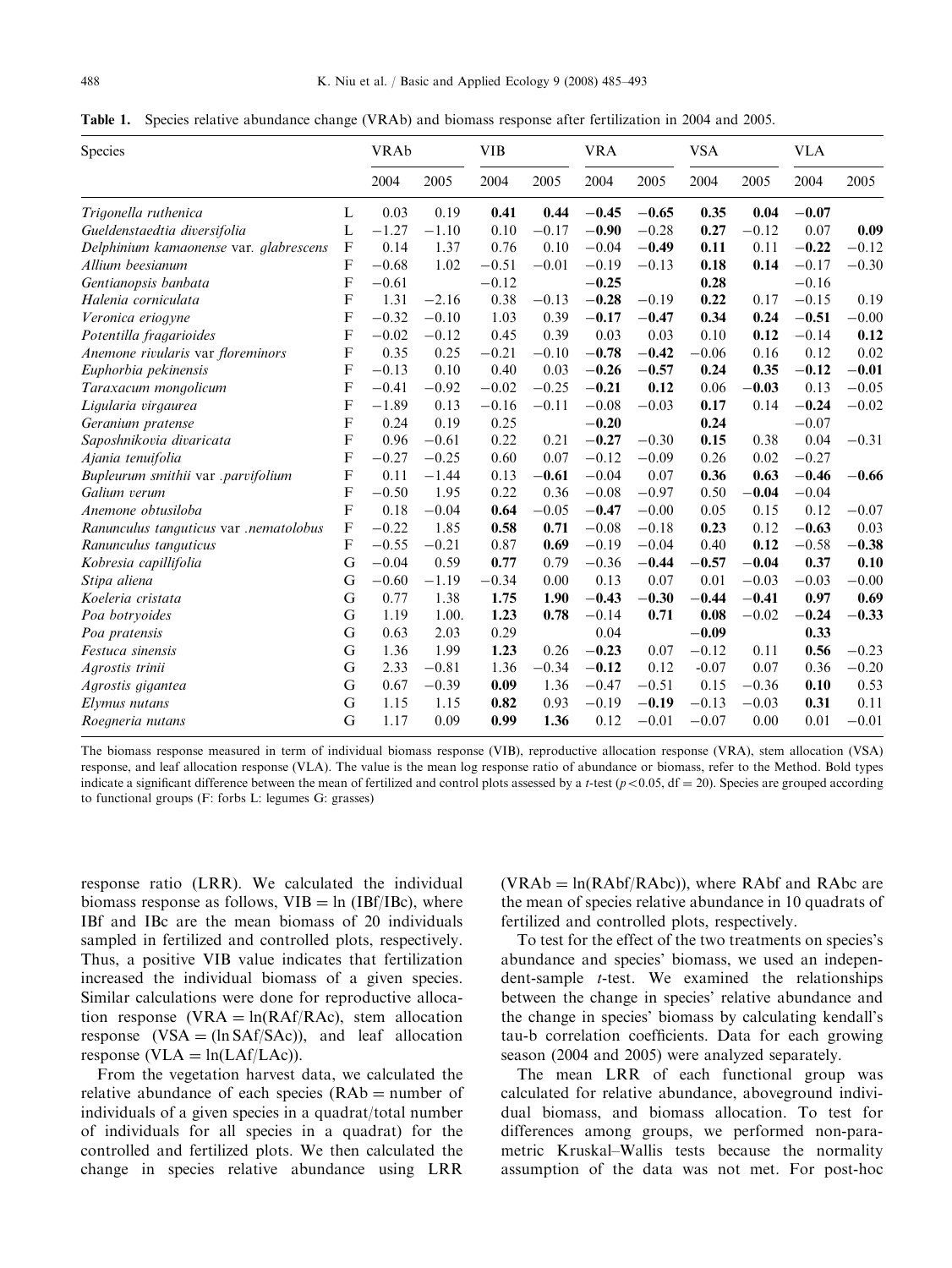comparisons, we ran Mann–Whitney  $U$  tests on each pair of groups and adjusted the  $P$  value with the Bonferroni method, i.e. the P-values were multiplied by the number of comparisons.

### Results

Following fertilization, the relative abundance of all grass species tends to increase (positive LRR) though the effect is never significant [\(Table 1\)](#page-3-0). The response of forbs and legumes species is more idiosyncratic with positive or negative responses to fertilization. At the level of functional groups, there is a significant difference between the response of grasses and forbs in 2004 [\(Fig. 1A](#page-5-0)) and the same trend is observed in 2005. Overall, the fertilization appeared to favour grasses.

For individual biomass, most grass species showed a significant increase whereas forbs species exhibit no significant changes [\(Table 1](#page-3-0)). All, three functional groups increased after fertilization in 2004 and 2005 ([Fig. 1B\)](#page-5-0). The response of the grasses is more pronounced though not significantly different from the other groups.

In terms of biomass allocation, many species showed a significant reduction in reproductive allocation in one or both years ([Table 1](#page-3-0)). This negative response to fertilization is the same for all the functional groups ([Fig. 1C](#page-5-0)). By contrast, stem allocation response to fertilization varied within and between groups. The difference between grasses (with a negative LRR) and forbs (with a positive LRR) is significant for both years ([Fig. 1D](#page-5-0)). Finally, leaf allocation response to fertilization was opposite to stem allocation response, with most grass species showing a significant increase and most forbs exhibiting decrease ([Fig. 1E](#page-5-0) and [Table 1](#page-3-0)). The effects of fertilization on species response were similar in both years. We could not find enough fruited individuals for some species (Gentianopsis banbata, Geranium pratense) in fertilized plots and Poa pratensis was absent because of missing fruit stage in 2005. Overall, biomass response was weaker in the second year of fertilization ([Table 1](#page-3-0)).

Changes in species relative abundance showed a strong correlation with changes in the individual biomass response for both years ([Fig. 2A](#page-6-0)). On the contrary, yet we found no relationship between abundance and reproductive allocation ([Fig. 2B](#page-6-0)) and a weak negative correlation between abundance and stem allocation in 2004 only [\(Fig. 2C](#page-6-0)). A positive correlation between relative abundance change and leaf allocation response was observed in 2004 [\(Fig. 2D](#page-6-0)). A strong negative correlation was found between stem and leaf allocation for both years ([Fig. 2E](#page-6-0)), suggesting a tradeoff in the allocation strategy.

#### **Discussion**

# Can biomass allocation response explain diversity loss due to fertilization?

Our previous work on Tibetan alpine meadows showed an increase in the community productivity and a decline in species biodiversity after fertilization ([Luo](#page-8-0) [et al., 2006](#page-8-0)). Here, we examined to what extent one could relate individual responses (biomass and biomass allocation) and population responses (relative abundance) to fertilization.

Plant strategies are the most important predictors for each species within a particular environment, especially, when plant communities experience environmental changes ([Tilman, 1988](#page-8-0)). Functional traits, such as biomass allocation patterns and relative growth rate can determine competitive ability, survivability, and reproductive ability ([Suding, Collins, Gough, et al.,](#page-8-0) [2005](#page-8-0)). However, field evidence that biomass allocation patterns measured at the individual level influence species abundance at the population level is rare.

Maximizing fitness requires an optimal allocation of limited resources. Plants are able to respond to resource limitations by adjusting the allocation to functional organs [\(Bazzaz](#page-8-0) & [Grace, 1997](#page-8-0)). When a plant community experiences fertilization, species should adjust their resource allocation patterns. This leads to changes in competitive ability among species, which in turn results in changes in relative abundance ([Wilson](#page-8-0) & [Tilman,](#page-8-0) [1993](#page-8-0)). It is, therefore, important to look for the mechanisms responsible for the change in structure of fertilized community by studying the functional strategies of the component species. Many studies predict species abundance from plant traits at population level ([Suding et al., 2005\)](#page-8-0), but studies at population level cannot answer the questions at the community level. [Suding et al. \(2005\)](#page-8-0) recently summarized the functional traits for 967 plant species recorded in 34 N-fertilization experiments to study the mechanisms influencing diversity loss, and found that the functional traits are very important in all ecosystems. Our study found that the change in species abundance is a positively correlated with individual biomass response and leaf allocation response, and negatively with stem allocation response. This suggests that the biomass allocation strategy can partially predict the change in species abundance due to fertilization.

# Interspecific competitive exclusion hypothesis supported by study's results

The ALT assumes that mortality is equal for all species, and that all species are functionally equivalent ([Stevens & Carson, 1999b](#page-8-0)). In contrast, the interspecific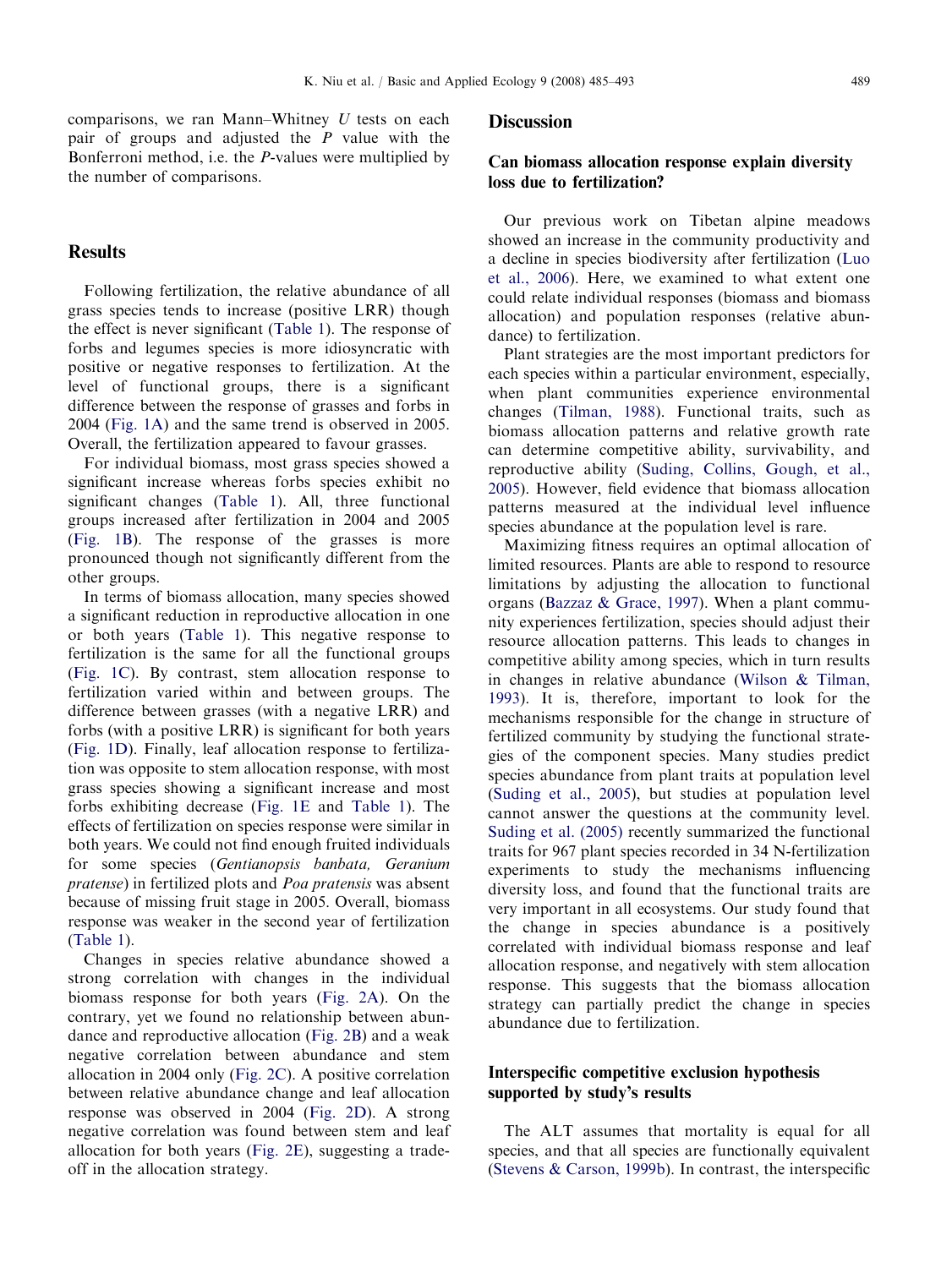<span id="page-5-0"></span>

Figure 1. The effect of fertilization on the change in the relative abundance (A), the biomass (B), and the biomass allocation (C–E) in functional groups. The mean and standard error of log response ratio are shown for the years 2004 and 2005. Functional groups are as follows, F: forbs ( $n = 18$ ), G: grasses ( $n = 10$ ), and L: legumes ( $n = 2$ ). Groups of bars without letters indicate a nonsignificant effect of functional group on LRR using Kruskal–Wallis test. Different letters above the bars indicate significant differences between pairs of functional groups in a Mann–Whitney post-hoc comparison test with P-values adjusted by Bonferroni correction.

competitive exclusion hypothesis (ICH) emphasizes that there are differences among species in terms of plant strategy. According to ALT, species mortality should be equal among component species, and therefore that component species relative abundances should not change after fertilization. Our data indicate that the relative abundance responses strongly differ among species after fertilization suggesting that individual

mortality is not equal among species. The decrease in some species abundance (Gentianopsis banbata and Geranium pratense) was such that it was difficult to find 20 fruited individuals in fertilized plots during the second year. We found that individual biomass and biomass allocation response to fertilization perturbation are very different among species and functional groups. Size of dominant grass individuals became larger with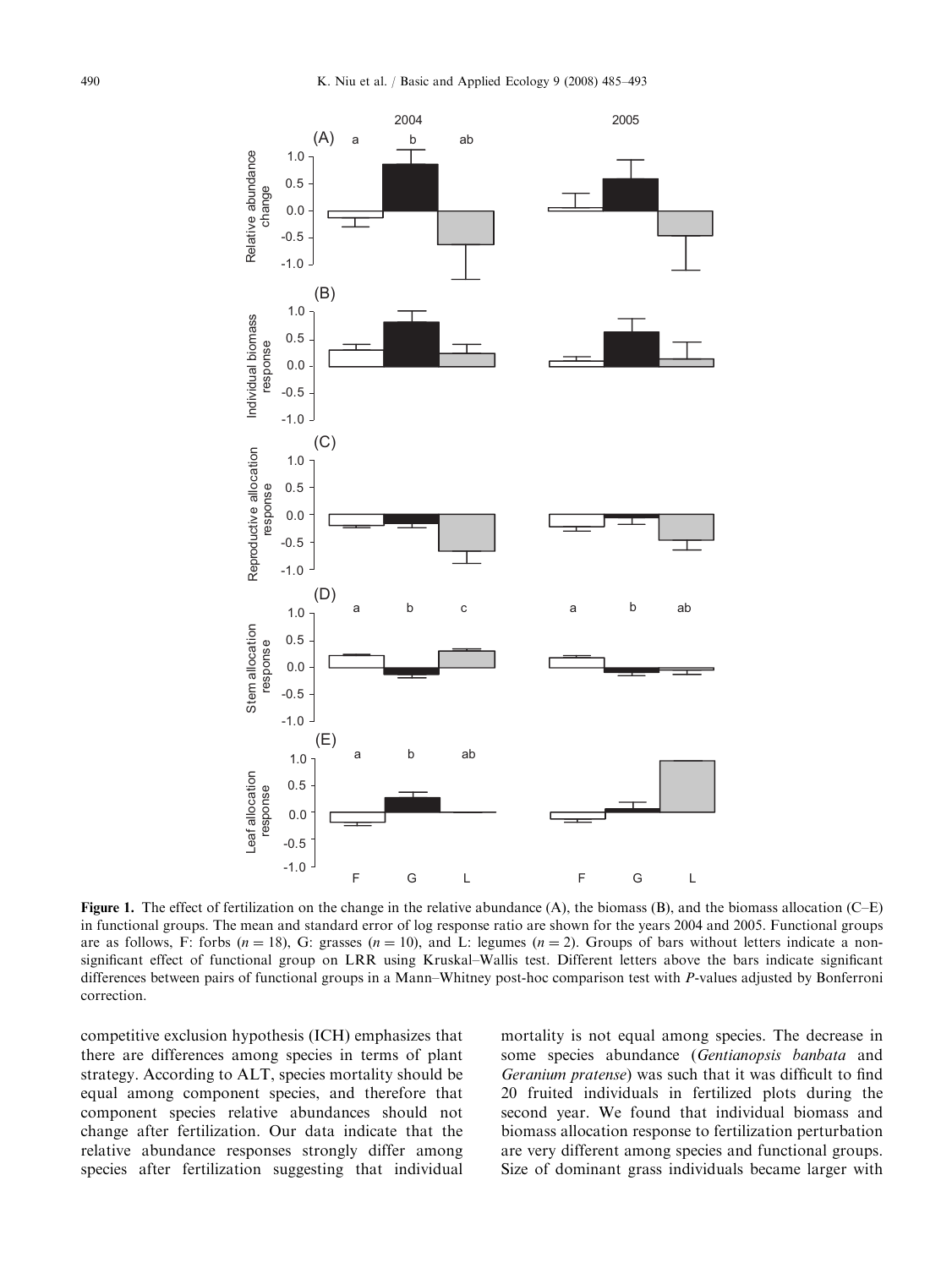<span id="page-6-0"></span>

Figure 2. The relationships between change in species abundance and individual biomass response (A) or biomass allocation responses (B–D), and between change in stem and leaf allocation response (E). Each symbol is for the LRR of one species in 2004 (black circle and filled line) and 2005 (open square and broken line). The kendall's tau-b correlation coefficient (r) is reported for each year.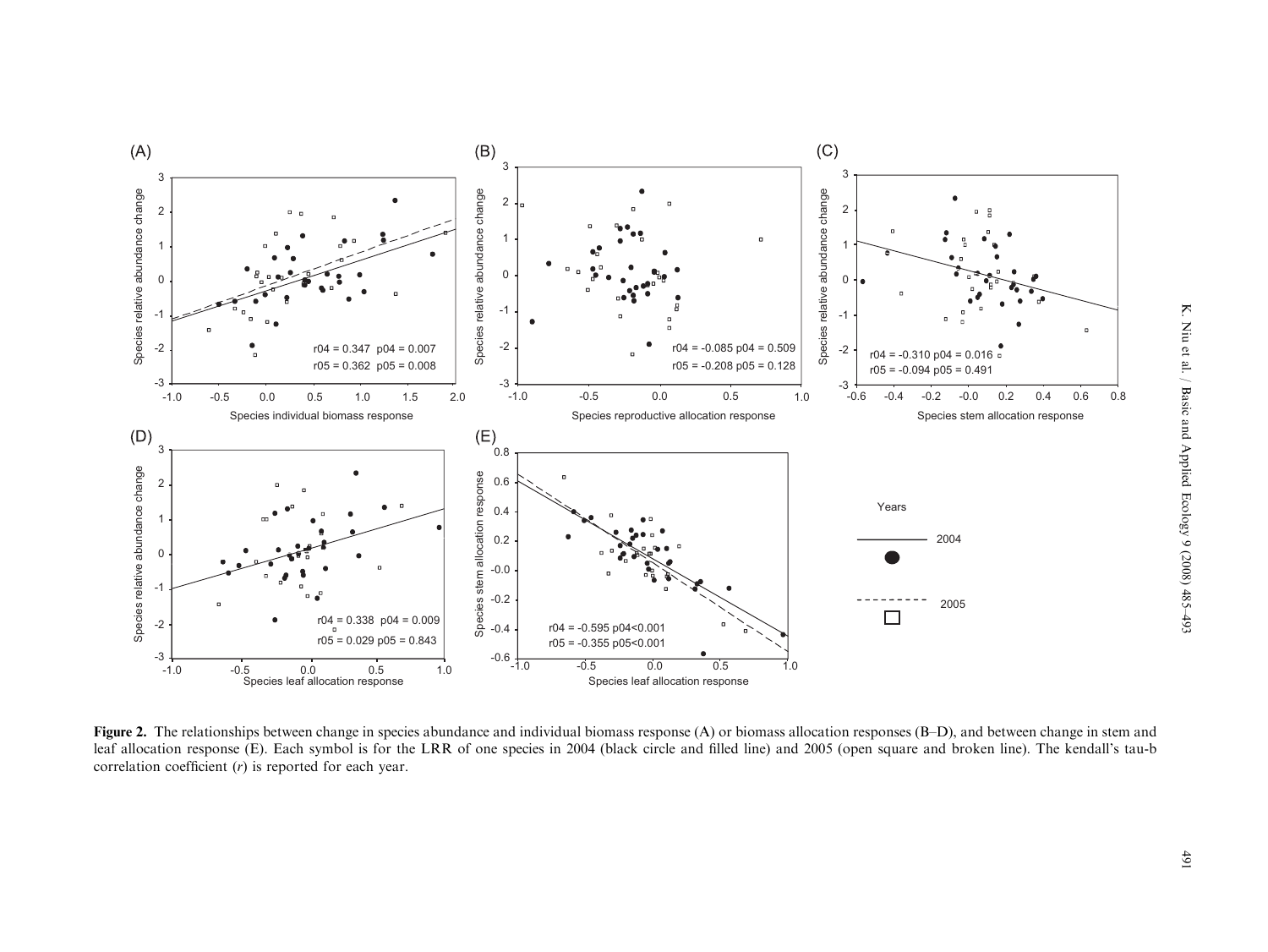<span id="page-7-0"></span>increasing fertility, whereas the biomass of subordinate species significantly decreases, as suggested in ICH. It is likely that dominant grasses depressed the growth of subordinate species after fertilization. Species are also very different in their biomass allocation patterns, a result that also fits with the expectations of the ICH hypothesis [\(Stevens](#page-8-0) [& Carson, 1999a;](#page-8-0) [Luo et al., 2006\)](#page-8-0).

# Total competition hypothesis was best supported by the biomass response and its relationship to species abundance change

Although light competition may be an important mechanism to explain diversity loss in a fertilized plant community, few experiments have tested this hypothesis ([Rajaniemi, 2003](#page-8-0)). We found a positive correlation between species relative abundance change and leaf allocation response. This suggests that the increased light competition leads to changes in relative abundance. A small increase in leaf allocation gives a plant an advantage in competing for light. Species with increased leaf allocation will out-compete species allocating less to leaves in shaded habitats, and their relative abundance will increase after fertilization. As noted in other studies, height is a very important trait in pre-empting light ([Tilman 1988](#page-8-0); [Tilman & Pacala, 1993;](#page-8-0) [Gleeson & Tilman,](#page-8-0) [1990](#page-8-0); [Suding et al., 2005\)](#page-8-0). In our study site, most species are rosette forbs and graminoids. We consider that the function of stems is primarily to support reproductive organs rather than for supporting photosynthesis-related structures. A strong negative correlation between leaf allocation and stem allocation suggests that there is a trade-off between leaf allocation and stem allocation ([Fig. 2E](#page-6-0)). Most species increased leaf allocation at the expense of stem allocation, and even at the cost of reproductive allocation. We believe this explains the negative correlation with stem allocation response, and even the weak negative correlation with reproductive allocation response. The results of this study were not in agreement with predictions of stem function found in other studies but further confirm the role of light competition in diversity loss due to fertilization.

As light decreased in fertilized plots [\(Luo et al., 2006\)](#page-8-0), reproductive allocation tended to decrease in all species. If there is a trade-off between competitive ability and reproductive ability, according total competition, reproductive allocation should decline with increasing allocation to competitive structures. With increasing allocation to competitive structures such as leaves suggests that the total competitive intensity increased with fertilization. Reproductive allocation decreased to varying extent among species [\(Table 1](#page-3-0)). This suggests size-dependent asymmetric competition for light among species also increased. Several species were significantly diminished in the fertilized plots, a result consistent with the prediction of total competition hypotheses. No correlation existed between species reproductive allocation response and species relative abundance. This supports the recent suggestion that seedling recruitment limitation is not due to propagule limitation [\(Henry,](#page-8-0) [Stevens, Bunker, Schnitzert,](#page-8-0) & [Carson, 2004](#page-8-0); [Foster, 2001](#page-8-0); [Foster](#page-8-0) & [Tilman, 2003\)](#page-8-0).

Most species in this study are perennials and can reproduce clonally, with the ramets possibly sharing resources. Our results were consistent with other fertilization experiments in clonal plant communities ([Rajaniemi, 2002](#page-8-0)). The individual biomass response was enhanced, and the biomass allocation response was generally weakened in the second year of fertilization. The correlation between change in species relative abundance and individual biomass response was stronger, but no significant relationship was found between change in relative abundance and stem allocation response (or leaf allocation response) in the second year of fertilization. This might be related to a limited plasticity in biomass allocation for the species ([Bazzaz](#page-8-0) & [Grace, 1997](#page-8-0)). The plasticity of biomass allocation is partly attributed to the response to nutrient addition, and to plant allometric strategies (Müller, Schmid,  $\&$ [Weiner, 2000\)](#page-8-0). In our study, the plant biomass response was consistent with the plasticity of biomass allocation. The changes in biomass allocation were not only a direct effect of fertilization, but also an indirect effect of altered individual plant size ([Niu et al., 2006\)](#page-8-0).

In summary, the individual biomass response and its allocation strategy are important in explaining diversity loss due to fertilization. There are some relationships between species abundance change in population level and biomass response in individual level. We thus conclude that the ICH, and more precisely the total competition hypothesis, is supported by our study.

### Acknowledgments

We thank Dr. John Bauer and Wade Salverson for their patient help with correcting the draft, Klaus Hövemeyer and two anonymous reviewers for their comments. Dr. Shiting Zhang, Dr. Zhigang Zhao, Binbin Zhao, Xianhui Zhou, Peng Jia for their advice and help with field work, and all the staff at MaQu Rangeland Workgroup providing field assistants. The study was supported by the Key Project of the National Natural Science Foundation of China granted to Guozhen Du, no. 90 202 009.

# References

Abrams, P. A. (1995). Monotonic or unimodal diversity–productivity gradients: What does competition theory predict? Ecology, 76, 2019–2027.